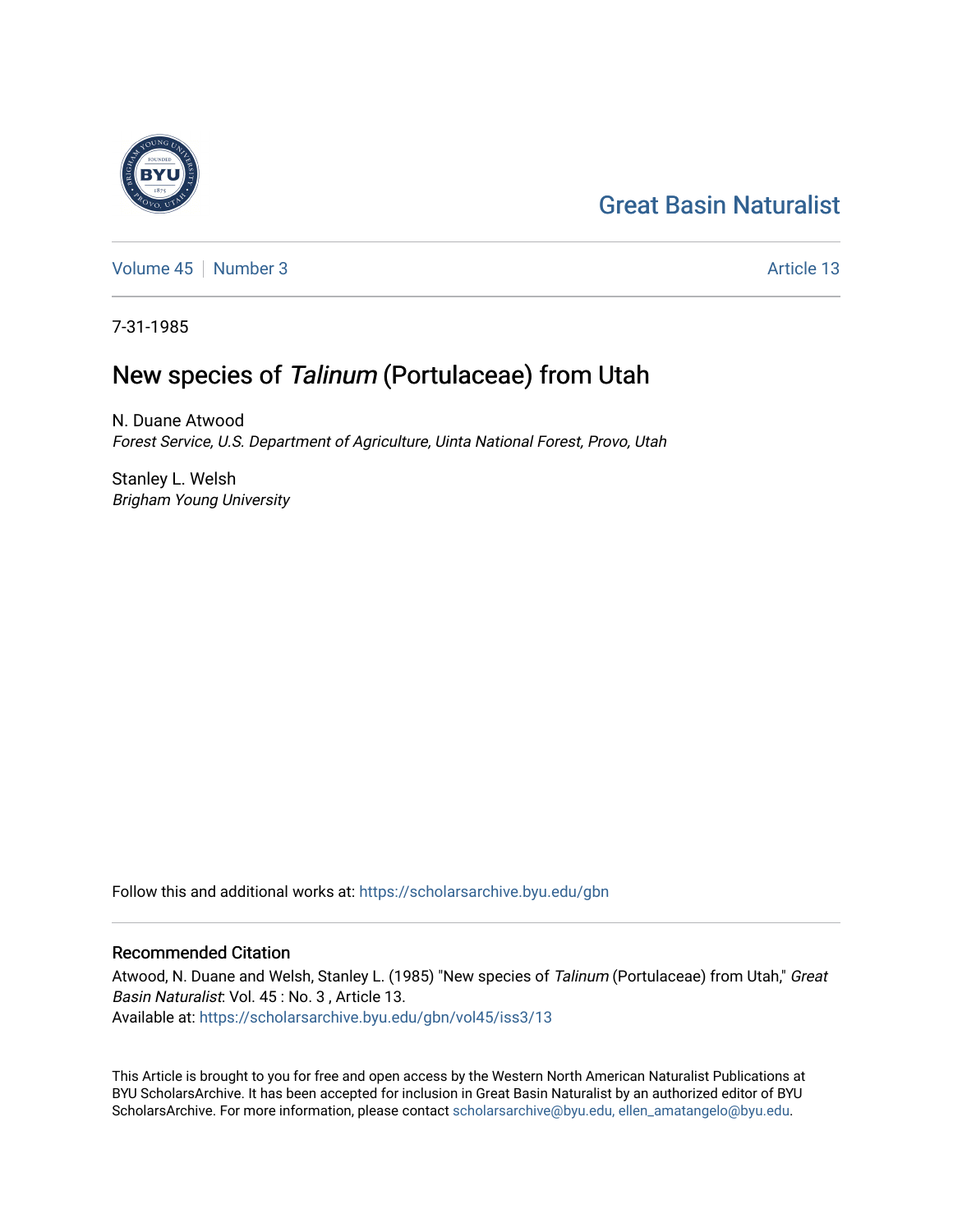#### NEW SPECIES OF TALINUM (PORTULACEAE) FROM UTAH

N. Duane Atwood' and Stanley L. Welsh"

ABSTRACT — Named and described is Talinum thompsonii Atwood & Welsh. The species is evidently most closely allied to T. validulum Greene from northern Arizona. The new species is known from the Cedar Mountain region of Emerv County, Utah.

In the late summer of 1970 the authors, accompanied by Dr. Glen Moore, visited the summit of Cedar Mountain in Emery County, Utah. The mountain summit is protected fiom excessive erosion by the Buckhorn Conglomerate Formation of Jurassic age. Rounded sili cious pebbles mark the surface, which isclothed by a pinyon-juniper woodland, inter spersed here and there with ponderosa pine. Crevices in the conglomerate provide habitats where water accumulates from the impervious surface. The crevices are vegetated by those plants capable of survival through long drought periods, and it is there that we dis covered a species of Talinum. The plants consisted of fleshy-leaved rosettes 2-4 cm broad, projecting only a few centimeters above the surface. Bright pink flowers were helpful in the discovery. The season was very dry, and few plants were found. Subsequent collections demonstrated that larger material was not exceptional when moisture was more abundant. The plants flower very late in the season, when most taxonomists have returned to other pursuits. This accounts, in part, for the long interval between initial discovery and this publication.

Attempts at identification were thwarted by lack of similar material in Utah and Arizona herbaria and by the real lack of information in contemporary keys to the Portulacaceae. Tentatively we settled on an identification as T. validulum Greene? Ultimate disposition of the plants as <sup>a</sup> new taxon awaited location of the type of that species at US. The type was taken in the Tusayan (now Kaibab) Forest Reserve, Coconino Co., Arizona, at 2013 m, 11 August 1912 by R. R. Hill. The type was borrowed, through the kindness of the curator at the Smithsonian Institution, and compared with our material. The plants are strikingly similar but differ in stamen number, leaves that average longer, and larger flowers. The type specimens of  $T$ . validulum consist of three specimens and a slide containing a mounted, dissected flower. A note on the sheet indicates that there are 12 stamens, not 10, as in our specimens. The Cedar Mountain talinum is described as follows:

#### Talimim thompsonii Atwood & Welsh, sp. nov.

Planta similis T. validulo Greene in radices, caudices, et staturas sed in folius et floribus majoribus et staminibus (10 nee 12) differt.

Type.— USA: Utah: Emery Co., Cedar Mountain, east of Castle Dale, T19S, R12E, S18, pinyon-juniper-ponderosa pine community, on conglomeritic rock, at <sup>2288</sup> m elev., <sup>19</sup> July 1981, N. D. Atwood & R. Thompson 8056 (Holotype BRY; isotypes NY, POM, US).

Perennial glabrous herbs from a fusiform or cylindric, reddish, tuberous root and a short perennating rootcrown bearing branches of the season; stems spreading, rosettelike, forming caespitose clumps to 10 cm wide; leaves 0.8-3.2 cm long, fleshy, cylindroid, to <sup>3</sup> mm wide when pressed, with auriculate, clasping base; flowers (1) 3-6 in cymes, ca <sup>1</sup> cm wide; petals pink; sepals 4.3-4.8 mm long, ovate, reticulately veined, greenish or brownish, with scarious margins, abruptly acuminate apically, tardily deciduous; stamens 10; capsules 6-6.5 mm long, 3.2-3.8 mm wide,

<sup>&</sup>lt;sup>1</sup>Forest Service, U.S. Department of Agriculture, Uinta National Forest, Provo, Utah 84603.

<sup>&</sup>lt;sup>2</sup>Life Science Museum and Department of Botany and Range Science, Brigham Young University, Provo, Utah 84602.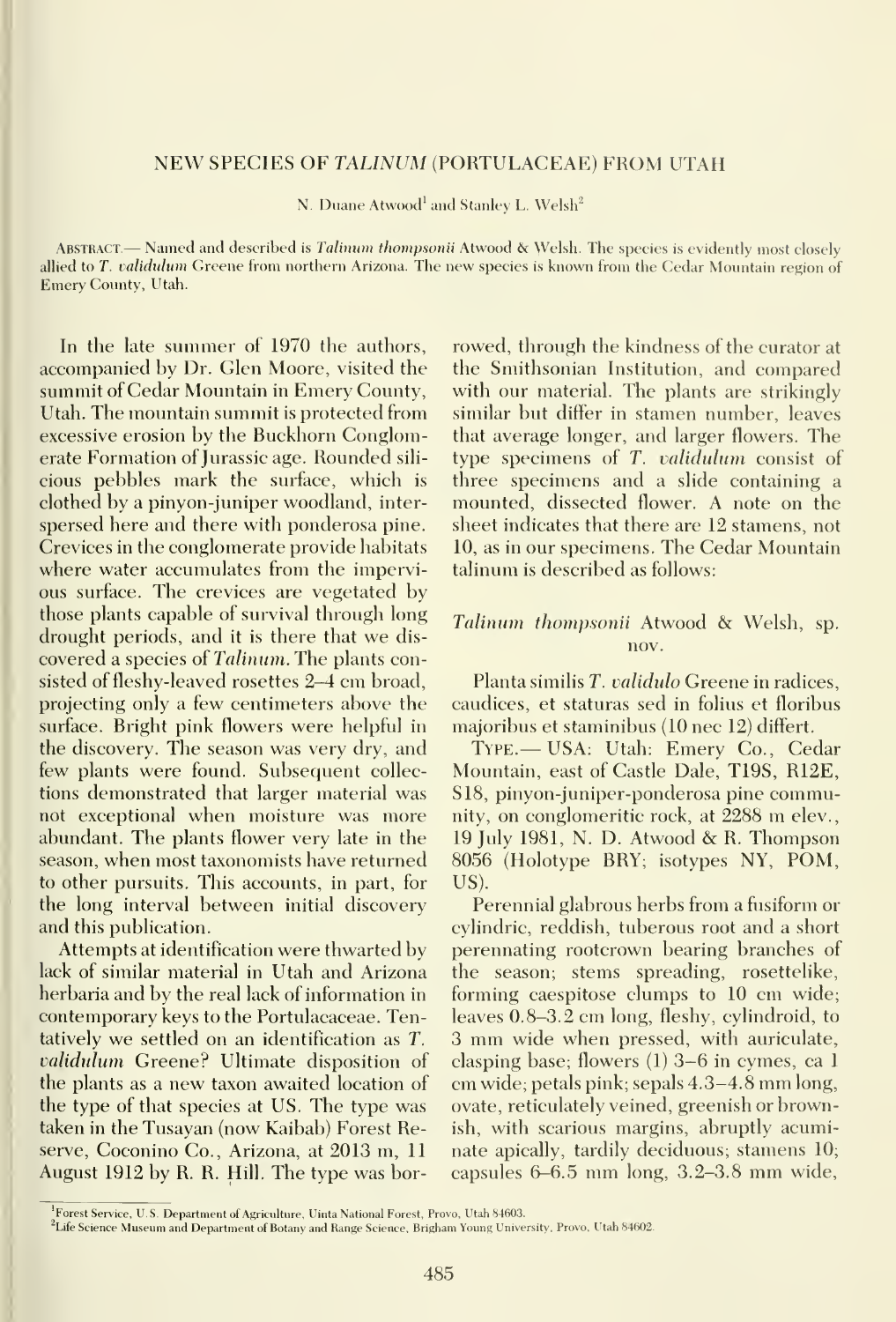